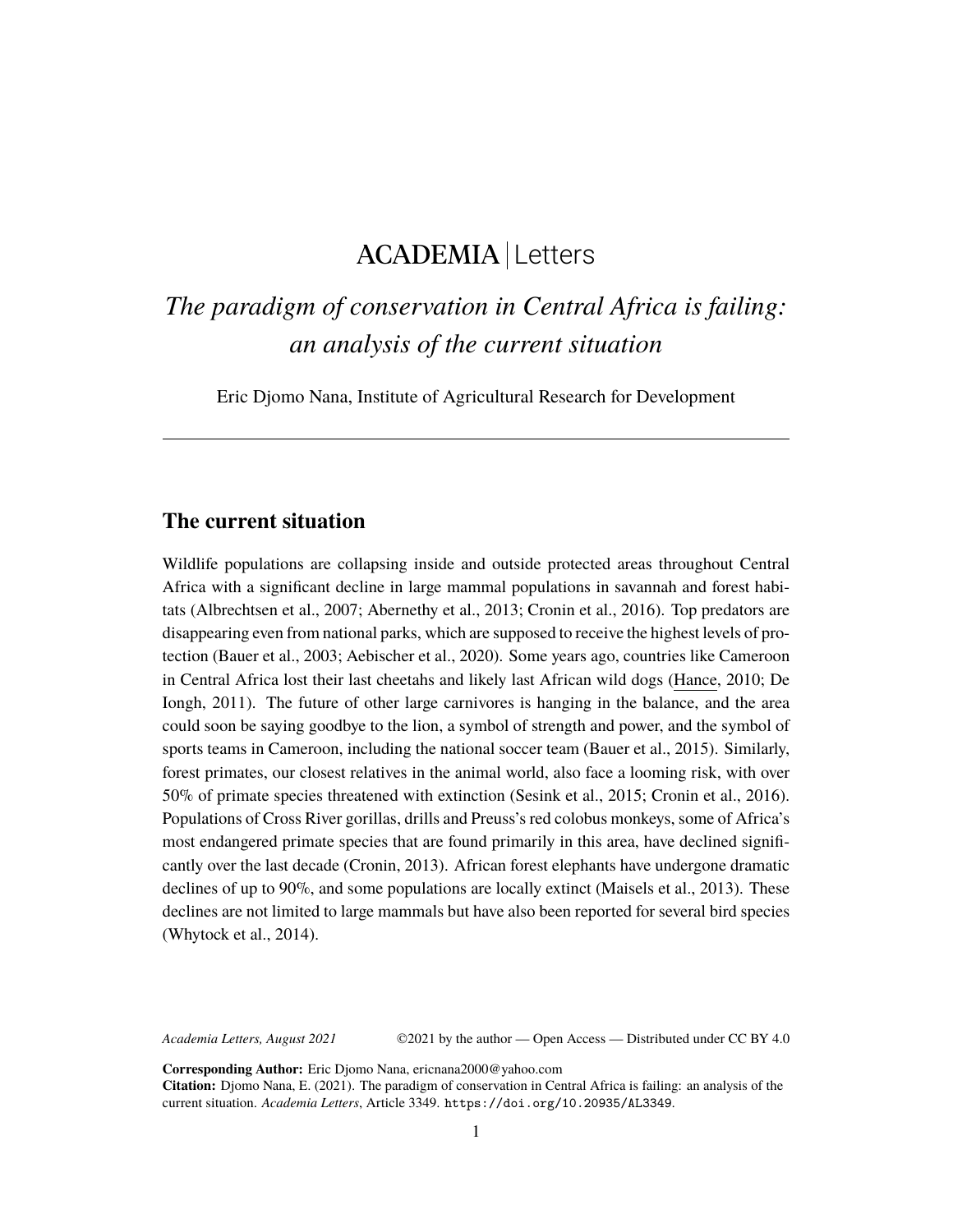#### **The way forward**

A group of conservation scientists, including faculty members from respected universities in the Central African subregion and abroad, representatives of protected areas management units, law enforcement organisations (LAGA), rangers, and international organisations (TRAF-FIC, WWF) met in Yaoundé, Cameroon in October 2019 to assess the current status of conservation in the area and discuss ways forward to solve what is considered to be a conservation crisis. Based on their combined experience, which encompassed both the social and the ecological sciences, and the data presented, it was clear that in many ways conservation in the Central African subregion is failing. Data presented revealed that there isn't currently a single area of forest that is untouched by poaching with cable snares or guns, or other forms of habitat degradation. This does not only imperil ecological integrity but is also a threat to the wellbeing of the Central African population through the disruption and loss of environmental services. Conservation is not a luxury. Wildlife and nature play an essential role in the livelihoods, cultures, and religions of local people living in rural areas. The current conservation crisis could lead to a food security crisis among vulnerable communities, including indigenous people. Local cultures and religions have formed complex relations with nature and wildlife. Thus, the loss of the Central Africa natural heritage would in turn severely affect its rich cultural heritage. The area will also lose an important potential source of foreign income through ecotourism.

## **Conclusion**

To conclude, the current crisis will not be solved unless there is political will and investment at multiple levels: legal, financial, educational, and social. *This is a call for a commitment to developing national legal frameworks based on scientific evidence, revising outdated laws, and speeding up legal processes for reviewing laws and legal procedures for conservation, and to change the current paradigm of conservation as a whole.* For example, protected species catalogues must be updated to be in line with current scientific evidence. Science must also inform the design of conservation projects, decisions, and actions. We propose that the social, economic, and ecological outputs and impacts of conservation initiatives must be rigorously monitored and evaluated by an external body, and standardised monitoring and evaluation protocols must be developed and implemented within an adaptive management cycle. Such monitoring and scientific evidence could help using the limited resources available for conservation more wisely, but we also need strong prioritisation of the available resources to prevent critically endangered species from extinction.

*Academia Letters, August 2021* ©2021 by the author — Open Access — Distributed under CC BY 4.0

**Corresponding Author:** Eric Djomo Nana, ericnana2000@yahoo.com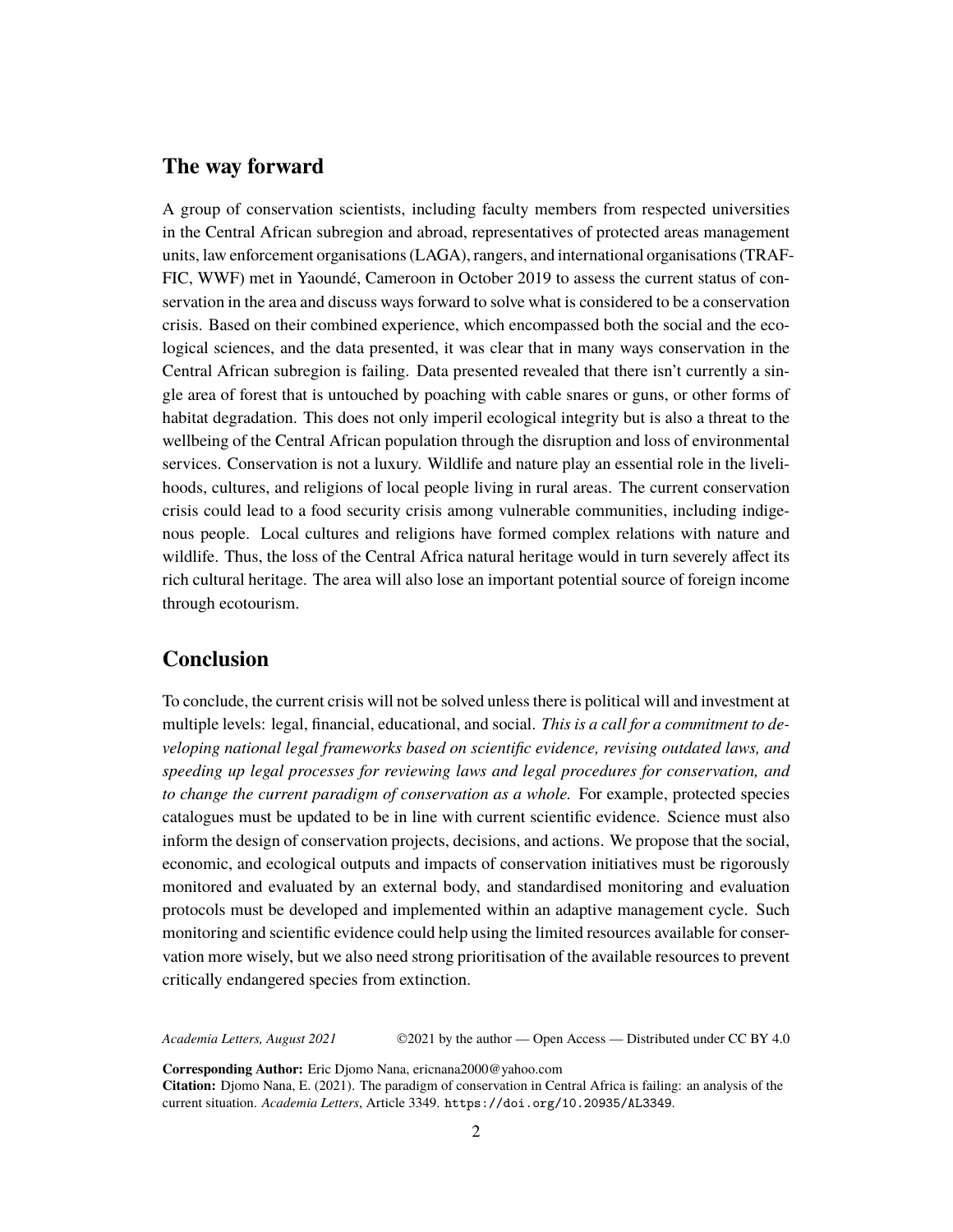Equally important will be to professionalise, diversify, and support protected area management. Protected areas are one of the cornerstones for conservation but currently those in the area suffer from inadequate infrastructure and equipment, unmotivated personnel and poor management, as well as a general lack of support from surrounding human populations who have been previously excluded from conservation processes. For this, all protected areas must have ratified management plans that are achievable. Local communities must be consulted and involved not only in developing such plans but also in their implementation. Currently, managers often find themselves trying to solve problems at the programmatic level, rather than focusing on small level changes suggested by local community members and supported by interested organisations. Management plans must be developed considering the site-specific characteristics rather than trying to follow globally implemented models. Consequently, novel methods and approaches to management must be explored and tested out. Management can become adaptive by including regular and independent monitoring to inform and adjust management actions. This will not only help improve the success of protected area management and resource management but will also ensure its accountability and transparency. It is important to add that protected area management must be led by people with the required technical proficiency paired with government staff. This should also include innovative approaches to protected area management including delegated management models under public-private partnerships. There is already good local expertise that can be used. However, training in conservation science must continue being supported and improved. This call is also for curricula development of conservation science at the local academic institutions, with the inclusion of field courses and fostering interdisciplinary training for diverse students. Finally, a recommendation for the establishment of a Wildlife Research Institute in Central Africa is necessary to support this and all the above-proposed measures to improve conservation in the area. Such an institution could become a hub of research, education, management and policy-development for conservation and be the seat of an independent body in charge of monitoring conservation initiatives in the area.

Governments and other relevant stakeholders in Central Africa are urged to draw attention to this crisis and jointly develop and commit to practical solutions that can help the nature and the people of the area.

### **References**

Abernethy, K.A., Coad, L., Taylor, G., Lee, M.E. & Maisels, F. 2013. Extent and ecological consequences of hunting in Central African rainforests in the twenty-first century. *Phil Trans R Soc B* 368: 20120303.

*Academia Letters, August 2021* ©2021 by the author — Open Access — Distributed under CC BY 4.0

**Corresponding Author:** Eric Djomo Nana, ericnana2000@yahoo.com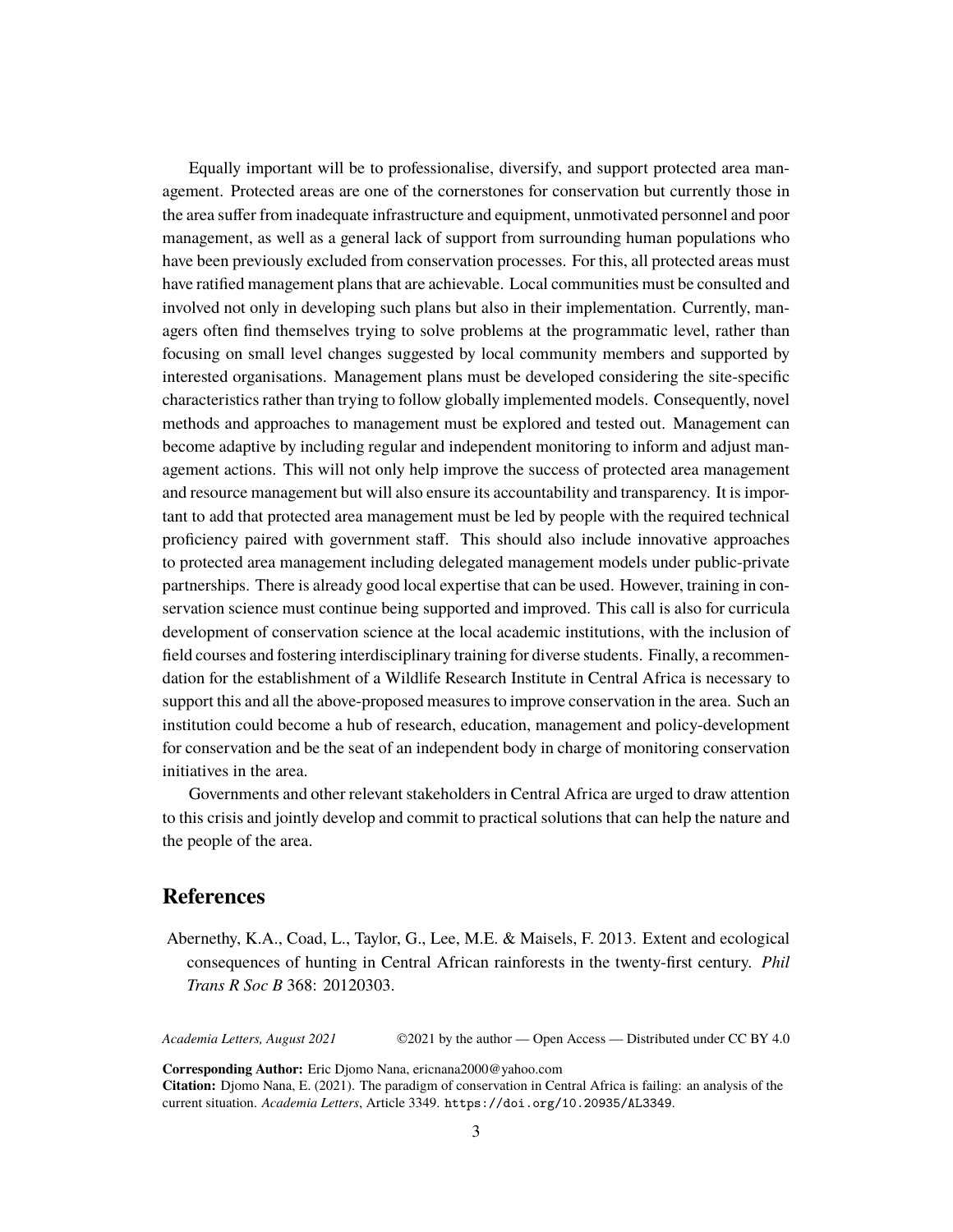- Aebischer, T., Ibrahim, T., Hickisch, R., Furrer, R.D., Leuenberger, C. & Wegmann, D. 2020. Apex predators decline after an influx of pastoralists in former Central African Republic hunting zones. *Biological Conservation* 241: 108326.
- Albrechtsen, L., Macdonald, D.W., Johnson, P. J., Castelo, R. & Fa, J. E. 2007. Faunal loss from bushmeat hunting: empirical evidence and policy implications in Bioko Island. *Environmental Science & Policy* 10: 654 – 667.
- Bauer, H., De longh, H.H., Princee, F.P.G & Nganto, D. 2003. Research needs for lion conservation in West and Central Africa. C.R. Biologies 326: 112 - 118.
- Bauer, H., Chapron, G., Nowell, K., Henschel, P., Funston, P., Hunter, LTB., et al. 2015. Lion (*Panthera leo*) populations are declining rapidly across Africa, except in intensively managed areas. PNAS. 112: 14894–14899.
- Cronin, D. T. 2013. *The Impact of Bushmeat Hunting on the Primates of Bioko Island, Equatorial Guinea*. Ph.D thesis.
- Cronin, D.T., Riaco, C., Linder, J. M., Bergl, R. A., Gonder, M.K., O'Connor, M.P. & Hearn, G.W. 2016. Impact of gun-hunting on monkey species and implications for primate conservation on Bioko Island, Equatorial Guinea. *Biological Conservation* 197: 180–189.
- De Iongh, H.H., Croes, B., Rasmussen, G., Buij, R. & Funston, P. 2011. The status of cheetah and African wild dog in the Bénoué Ecosystem, North Cameroon. CATnews 55.
- Fa, J.E. & Brown, D. 2009. Impacts of hunting on mammals in African tropical moist forests: a review and synthesis. *Mammal Rev*. 39: 231–264.
- Hance, J. 2010. Cameroon says goodbye to cheetahs and African wild dogs. [https://news.](https://news.mongabay.com/2010/07/cameroon-says-goodbye-to-cheetahs-and-african-wild-dogs/) [mongabay.com/2010/07/cameroon-says-goodbye-to-cheetahs-and-african-wild-dogs/](https://news.mongabay.com/2010/07/cameroon-says-goodbye-to-cheetahs-and-african-wild-dogs/) (accessed on 05/08/2021).
- Maisels, F., Strindberg, S., Blake, S., Wittemyer, G., Hart, J., et al. 2013. Devastating Decline of Forest Elephants in Central Africa. PLoS ONE 8(3): e59469. doi:10.1371/journal.pone.0059469
- Sesink, P.R.C., Abwe, E.E., Ambahe, R.D., Anthony, N.M., Fotso, R., et al. 2015. Chimpanzee population structure in Cameroon and Nigeria is associated with habitat variation that may be lost under climate change. *BMC Evolutionary Biology* 15:2.
- Whytock, R.C., Buij, R., Virani, M. & Morgan, B. 2014. Do large birds experience previously

*Academia Letters, August 2021* ©2021 by the author — Open Access — Distributed under CC BY 4.0

**Corresponding Author:** Eric Djomo Nana, ericnana2000@yahoo.com